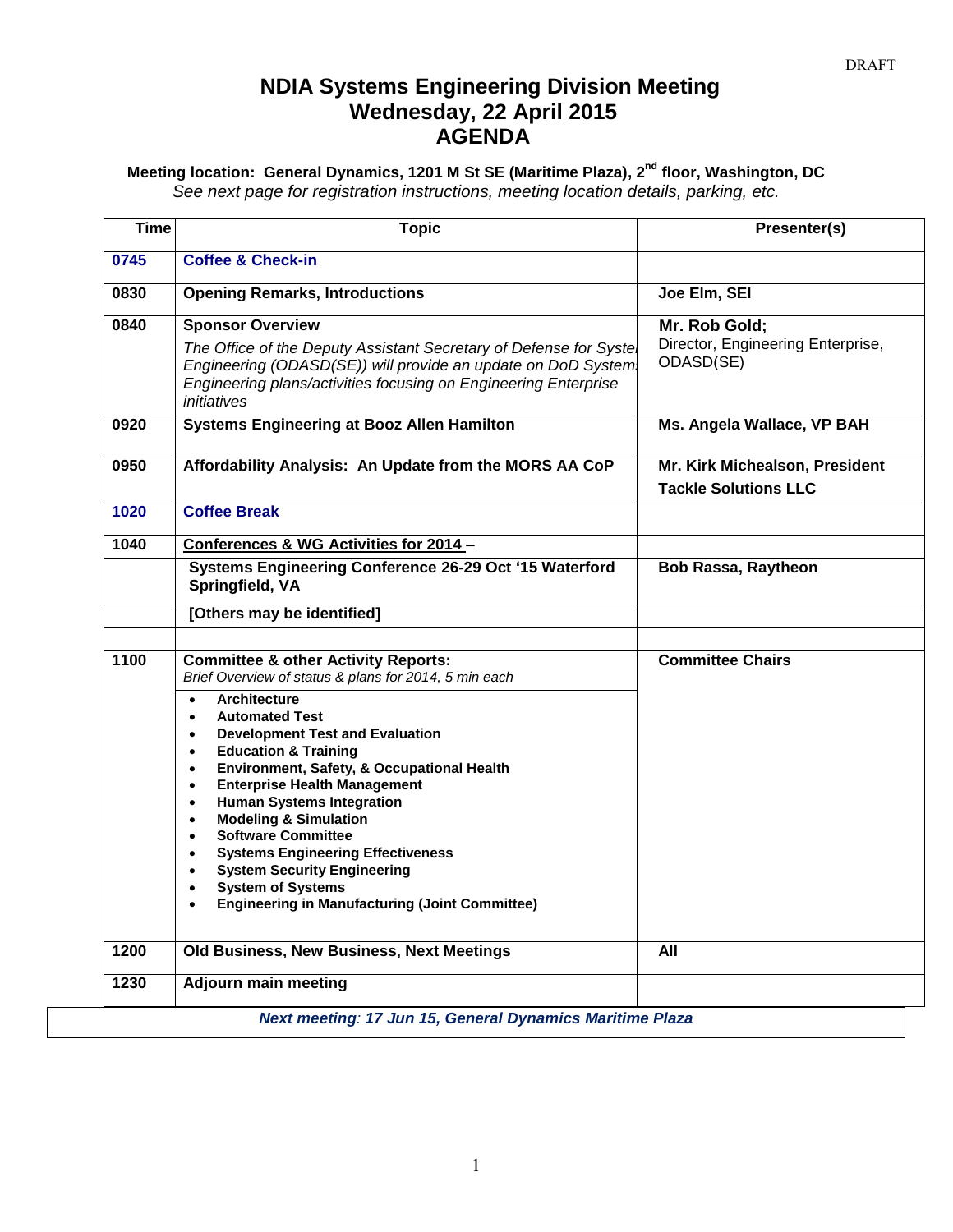## **SE Division Meeting Logistics**

### **Meeting, Registration & Security Clearance Instructions**

NOTE: Meeting location is the General Dynamics offices, Maritime Plaza I, 1201 M St SE, Washington, DC. The nearest Metro stop is Washington Navy Yard, which is at 1<sup>st</sup> & M St, or 12 of those shorter blocks (but still a good hike!)

There is pay parking available at the General Dynamics facility.

You must enter the building through the parking lot entrance. There is a security guard and a photo ID will be required: company ID will suffice.

Receptionist phone number if you need assistance is 202-454-2900

There is no registration fee for the meeting.

We will be using a registration form for this meeting and there is no fee. Visit Requests and Security Clearances are not needed. The link will be posted shortly before the meeting. Please register for the meeting by going to the NDIA Meetings & Events Site when it is posted or fax the attached registration sheet. <http://www.ndia.org/MEETINGS/Pages/default.aspx>

For additional information please contact Adrienne White at NDIA [awhite@ndia.org](mailto:awhite@ndia.org) 703-247-2570

Committee Meetings being held in conjunction with the full SE Division Meeting are shown on the following pages. All Systems Engineering Division members are invited and welcome to participate in any of the Committee meetings.

*See following pages for Committee Meetings*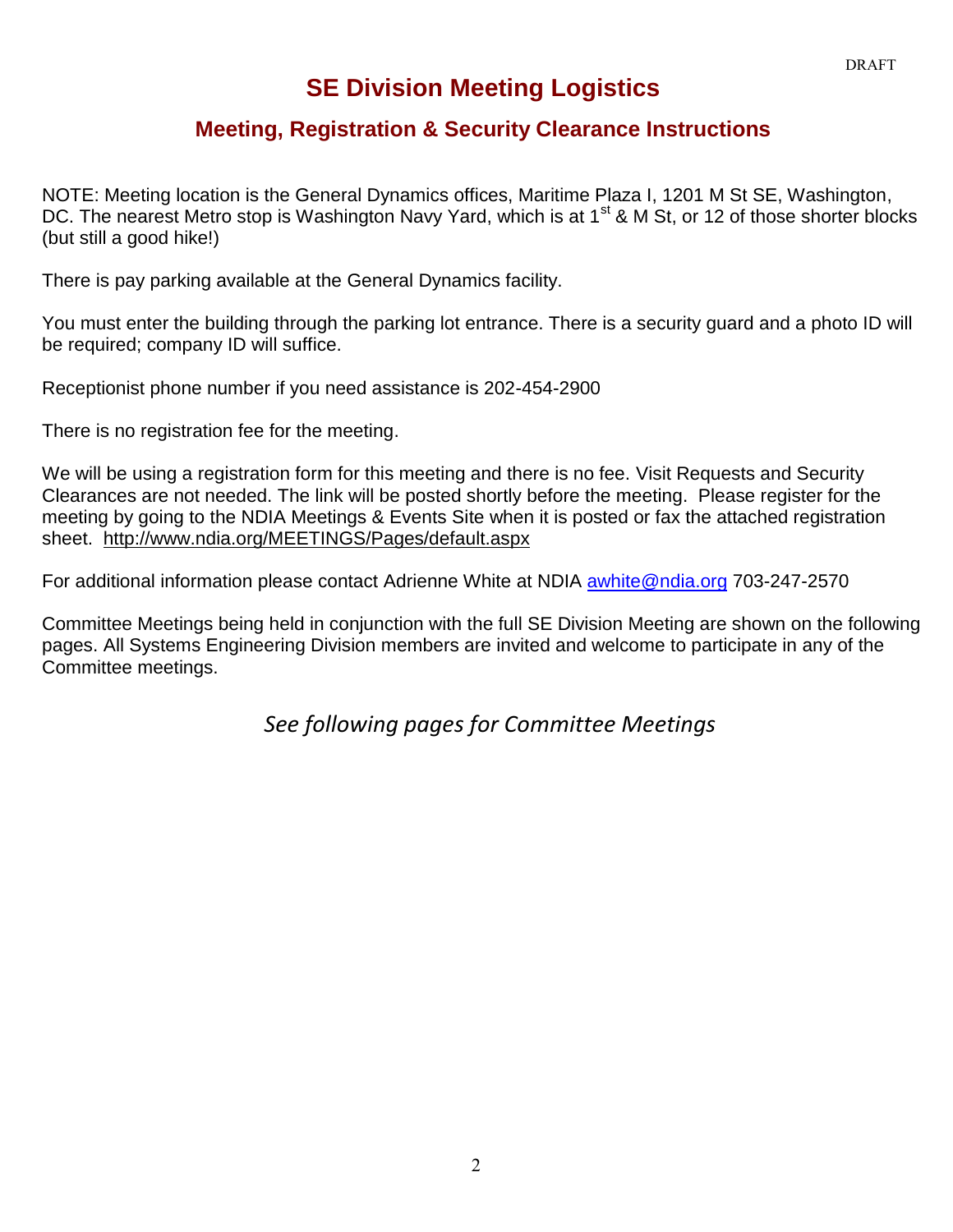# **NDIA Systems Engineering Division Committee Meetings**

*All final Agendas will be provided onsite*

*NOTE: Visit Requests are not needed to attend the Committee meetings, please see general instructions. Meetings that are held on a day other than the NDIA SE Division meeting day are shown in red.*

**+++++++++++++++++++++++++++++++++++++++++++++++++++++++++**

### **Modeling & Simulation Committee**

Committee Chairs: Dr. Jim Coolahan, JHU/APL; Jeff Bergenthal, JHU/APL.

**Date, Time Location**

**++++++++++++++++++++++++++++++++++++++++++++++++++++++++**

**Architecture**

Committee Chairs: Curtis Potterveld, Boeing; Dr. Steve Dam, Spec Innovations

**Date, Time Location**

**+++++++++++++++++++++++++++++++++++++++++++++++++++++++++**

**System Of Systems** Committee Chairs: Dr. Judith Dahmann, MITRE; Rick Poel, Boeing

> **Date, Time Location**

**+++++++++++++++++++++++++++++++++++++++++++++++++++++++++**

**System Security Engineering**

Committee Chair: Holly Coulter OSD Liaisons: Melinda Reed, DASD(SE) and Mitch Komaroff, DoD CIO

**22-Apr-2015, 1330 – 1630 EDT** 

**General Dynamics, 1201 M St SE (Maritime Plaza), 2nd floor, Washington, DC (Room TBD)**

**++++++++++++++++++++++++++++++++++++++++++++++++++++++++**

### **Education and Training**

Committee Chairs: Dr. John Snoderly, Government Co-Chair, Defense Acquisition University, Dr. Don Gelosh, Academic Co-Chair, Worcester Polytechnic Institute, Dr. Ken Nidiffer, Industry Co-Chair, Software Engineering Institute